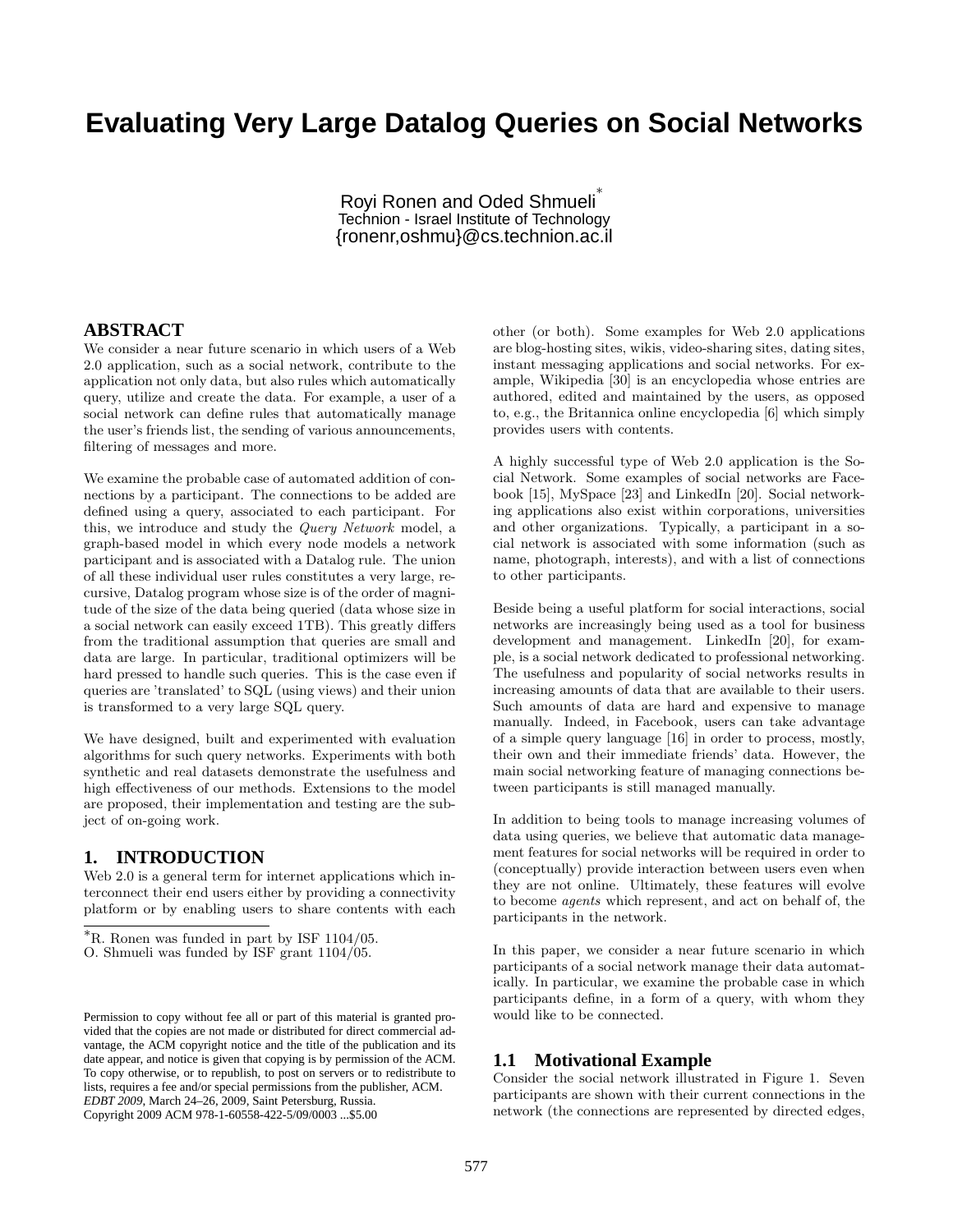

Figure 1: The network for the example in Section 1.1.

an issue discussed in Section 1.2). The participants specify policies which define which connections they would like to add to themselves. Lisa would like to connect to every participant who is a friend of two distinct friends of hers. Bart, on the other hand, would like to connect to every participant who is connected to him through two distinct paths, such that one path is of length 2 edges and the other - of length 3. These two definition of policies are formally given later on as queries  $q_a$  (Lisa) and  $q_b$  (Bart) in Section 2, and are illustrated graphically in Figure 4. However, the formal definitions are not needed in the context of this general example. The rest of the participants are associated with queries as shown in Figure 1.

Lisa is not connected to Marge. However, Lisa is connected to Homer and to Pluto, who are both connected to Marge. According to Lisa's query, we add the edge (Lisa, Marge) to the network. In Figure 2, this edge is marked by 1. Based on this added edge, Maggie became a participant to whom Bart is connected through two paths. A two-edge path through Mickey, and a three-edge path through Lisa and Marge. We therefore add the edge (Bart, Maggie) to the network (marked 2 in Figure 2). Note that the addition of edge 2 is done based on edge 1 and on original network edges. The addition of edge 2 renders Maggie, who is not connected to Lisa, as a participant who is connected to two distinct friends of Lisa. The edge (Lisa, Maggie), marked 3 in Figure 2 is therefore added. Note that edge 3 is added based on original edges and edge 2.

The addition of edges in this example demonstrates the recursive nature of adding edges to the network. Lisa's query was evaluated and edge 1 was added. Based on this addition (but not based on it only), another evaluation of Lisa's query resulted in the addition of edge 3. As we will shortly see, we model this recursion using the Datalog formalism.

# **1.2 Model**

We use a graph-based formalism to model the network. Nodes model the network participants, and edges represent the links between participants. Most social networks today allow only reciprocal friends (a situation where if  $a$  lists  $b$  as a



Figure 2: The network after adding connections.

friend, then  $b$  also lists  $a$ ). Nevertheless, we model connections with directed edges since directed edges are capable of modeling both networks with reciprocal friends and networks with non-reciprocal friends. In addition, the directed graph makes the definition of queries and their semantics more succinct.

Also, we believe that the fast development of social networks and their proliferation to business and organizational cultures will result in new types of connections whose modeling may require directed edges. For example, connections between fans and a rock star or between pupils and their teacher.

Every node, say  $n$ , has a query associated with it. This query defines the nodes that the participant corresponding to n would like to add to her friends' list. As in most social interactions, the query will make use of existing connections in order to create new ones.

Conjunctive Queries. Our query formalization is that of a Conjunctive Query (CQ) [29]. A CQ has a body, built of atoms, which are predicates with parameters [29]. A parameter can be either a variable or a constant. Each CQ has a head which is an atom. The predicates are relation names. Intuitively, a CQ adds to the relation corresponding to its head atom all tuples that correspond to a satisfying substitution of the query variables. We only allow the use of CQs that are safe and without negation. Refer to [29] for formal definitions of safety and CQs semantics.

The choice of the CQ model is motivated by the following considerations. The CQ is a formalization that has been successfully used in analyzing many query languages (for both structured and unstructured data) such as SQL [10], XPath [32] (and therefore XQuery [33]), XSLT [17], SQL4X [11], Elog [8] and  $XPath<sup>L</sup>$  [26], [27]. CQs are also used to abstract SPARQL queries for Semantic Web data (RDF) [9] and XPath-inspired queries on DAGs [25]. The CQ formalization is extensively studied and well understood. Both theoretical and practical issues, such as optimization methods, have been addressed [29], [1], [24], [7].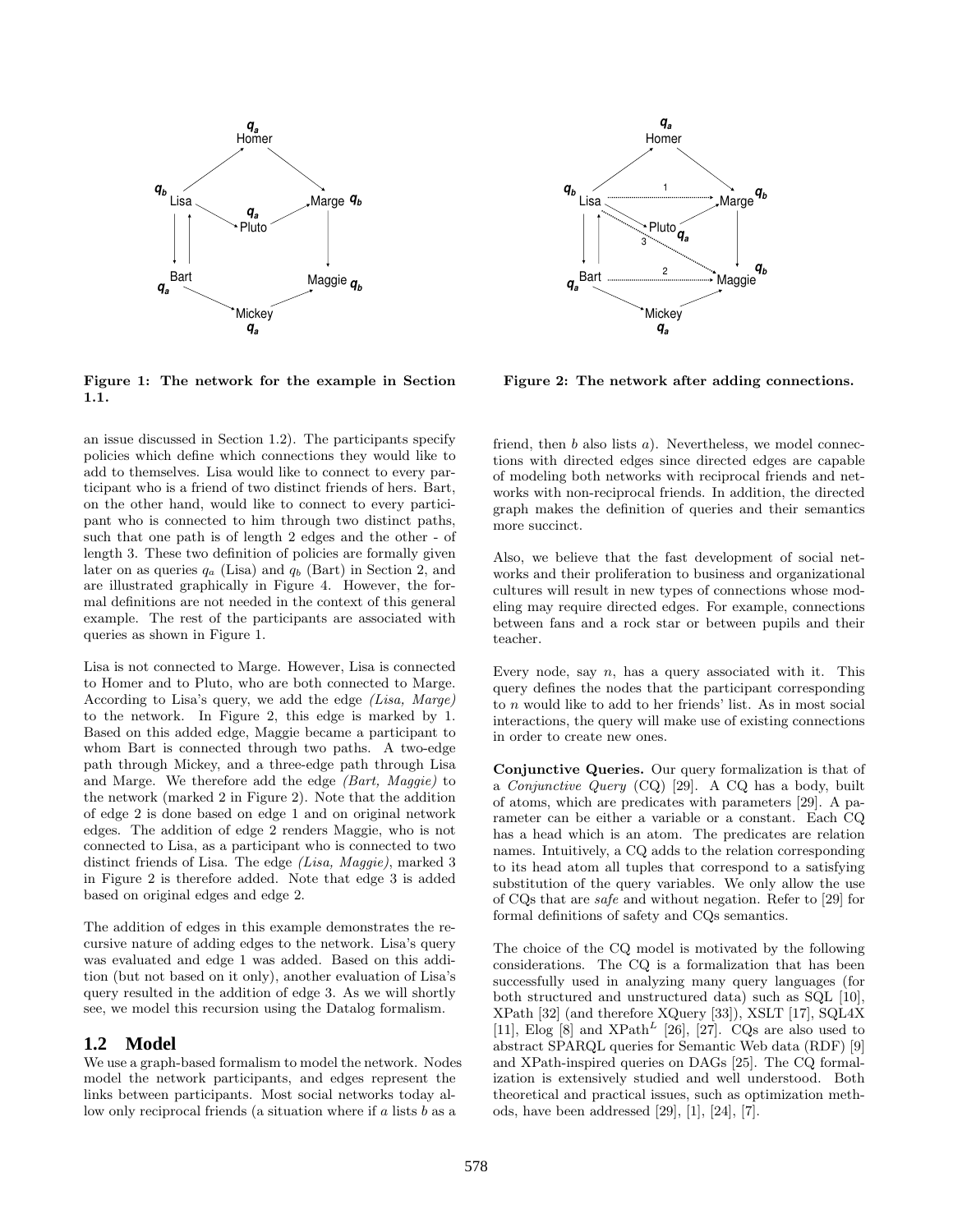In addition, experience shows that the CQ formalism can be successfully extended to handle data types other than relational (e.g., [11], [26], [27], [9]), a crucial characteristic in the dynamic, heterogeneous web environment.

Query Network and Datalog. A Datalog query is a generalization of a CQ [29], [1]. A Datalog query (also called a program) is a set of rules, each of which is essentially a CQ. The result of one rule can be used by another rule in order to produce a new result and so on. A Datalog program can be recursive, which means that a predicate can be defined in terms of itself, either within the same rule or indirectly. The initial relations constitute the EDB (for Extensional Database) and the derived relations form the IDB (for Intensional Database).

In the query network model, we look at the large collection of CQs associated with the network nodes as a Datalog program. We employ a least-fixpoint bottom-up semantics [29] for the Datalog program composed of all the CQs in the network (Section 2 provides formal definitions).

Recently, many Datalog-based languages have been developed for a variety of systems in the fields of networking and distributed systems, computer games, machine learning and robotics, compilers, security protocols and information extraction, as reported in the Claremont report on Database Research [3]. According to this report, the use of declarative languages in these applications has been successful in providing an order-of-magnitude reduction in the size of code, in comparison with other solutions. The report also regards declarative languages as an important step in a suggested prospective development of data management, from a storage service to a programming paradigm.

We believe that this development, combined with the enormous amounts of data and data types currently available to Web 2.0 users (and in other scenarios as well) will inevitably result in a growing need to process large queries. This greatly differs from the prevailing assumption in query processing - that queries are small and data are large. Traditional compilers, optimizers and evaluation techniques are not designed to handle a query whose size is in the order of magnitude of the data being queried. In particular, rewriting techniques which may increase the query size exponentially (e.g., the Magic Sets optimization for Datalog programs [5]) or add many rules to the program (e.g., the Counting Method [24]) are not applicable in this case.

Motivated by the automated Social Network scenario, we present in this paper algorithms for evaluating large Datalog queries on Social Networks.

# **1.3 Contributions**

The main contributions of this paper are the following.

Model and Algorithms. The query network model and its motivation are introduced. Three algorithms for evaluating very large Datalog queries over a query network are presented. The Basic evaluation algorithm is a simple evaluation algorithm, it is used as a baseline for comparison. The Backward-Radius Triggering algorithm reduces the number of query evaluations by triggering only the evaluation of queries whose results may have been affected by edges added to the network. The Divide and Conquer evaluation algorithm partitions the network, evaluates each partition separately and merges the results. It has a large potential for parallelism.

Implementation and Experimentation. Implementation of the algorithms is presented. Experimentation with synthetically generated datasets, as well as datasets derived from the DBLP [12] database are presented. DBLP was chosen in order to capture patterns of social activity as reflected in the collaboration between authors of publications recorded in DBLP. The results show that the Backward-Radius Triggering and the Divide and Conquer evaluation algorithms perform significantly better than the Basic evaluation algorithm. Among the two, our results clearly show that the benefit of using DAC is correlative to the ratio between the sizes of the IDB and the EDB.

Extensions. Extensions to the model are proposed.

# **2. PRELIMINARIES**

We shall make use of the following definitions.

A Query Network. A Query Network is a directed graph  $(N, F<sup>0</sup>)$  where N (for Nodes) is a set of participants.  $F<sup>0</sup>$  (for Friends) is a set of directed edges between pairs of distinct elements of N.  $F^0 \subseteq (N \times N) \setminus \{(n_0, n_0) \text{ s.t. } n_0 \in N\}.$ Every node  $n \in N$  has a query associated with it. The query defines edges of the form  $(n, \cdot)$ , which are edges such that *n* would like to add to the initial set of edges,  $F^0$ , as defined next.

A Query. A query associated with a network node n,  $q(n)$ , is a Datalog rule of the following form. The rule's head is  $F^+(n, X)$ , where X is a variable.  $F^+$  is an IDB relation which will contain the additions to  $F^0$ , which is an EDB relation. We define another relation, F, as  $F = F^+ \cup F^0$ . The body of the rule is composed of predicates corresponding to the relation  $F$  and the inequality predicate. We require that one of the predicates be of the form  $F(n, Y)$ , and that X, the variable in the rule head, appear in one of the  $F$  body predicates. The latter requirement is added for safety (see [29]). Further requirements follow the example.

**Example.** The following query adds to  $F$  tuples of the form  $(n, X)$  where X is a friend of two distinct friends of n:

$$
F^+(n,X) \leftarrow F(n,Y), F(Y,X), F(n,Z), F(Z,X), Y \neq Z, \newline X \neq n, Y \neq n, Z \neq n.
$$

We, however, henceforth assume that unless otherwise specified, each two distinct variables imply an inequality predicate between them. We further assume that none of the variables is equal to  $n$ . Therefore, the query is abbreviated to:  $F^+(n,X)$  ←  $F(n,Y)$ ,  $F(Y,X)$ ,  $F(n,Z)$ ,  $F(Z,X)$ . ■

For a query  $q(n)$  we also require that n is the only constant in the query (that is, all the other arguments are variables).

**Query Graph.** Let the *Query Graph* of a query  $q(n)$  be the graph whose nodes are the variables and  $n$ , the single constant in the query  $q(n)$ , and in which a directed edge ex-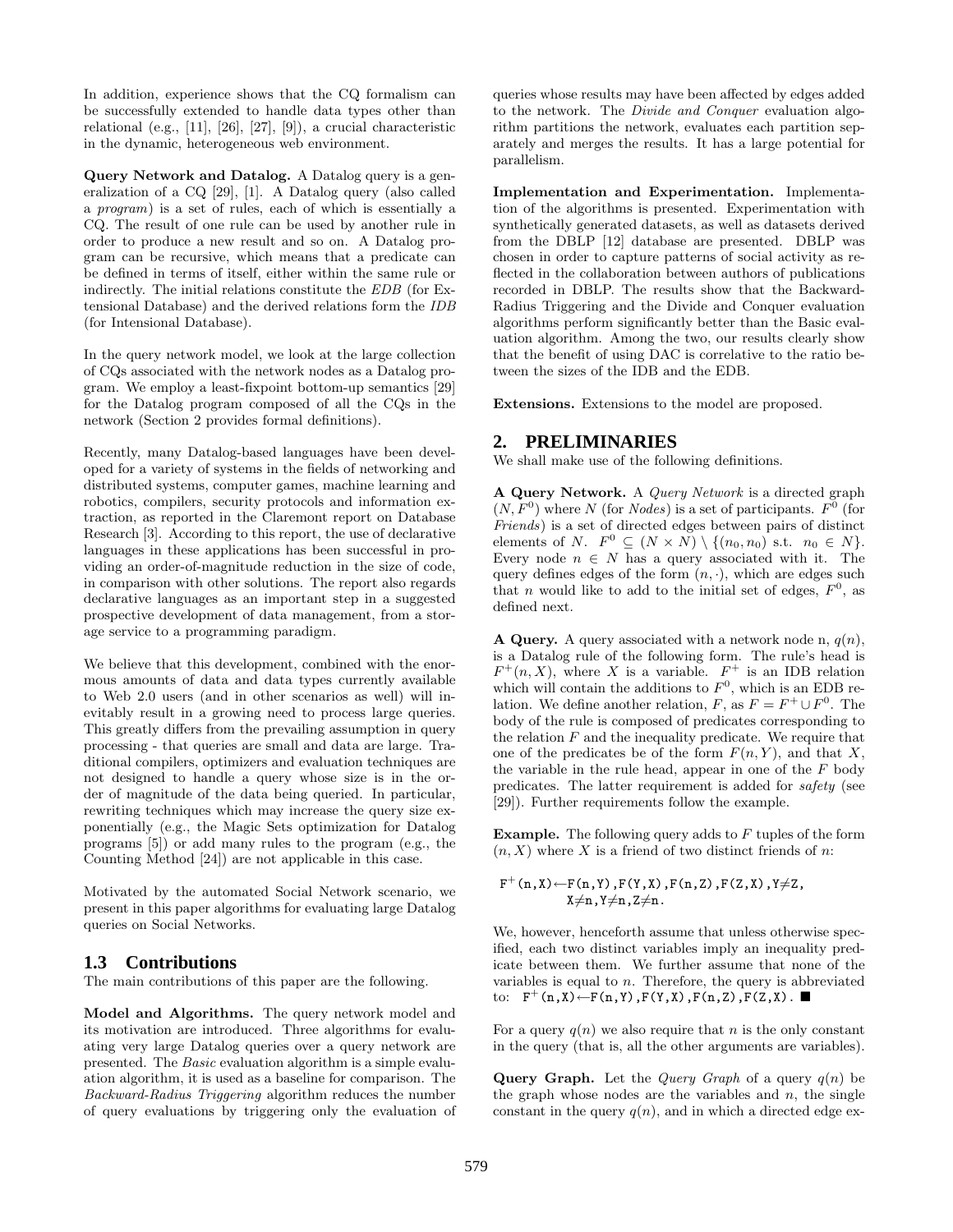

Figure 3: The query graph corresponding to the query  $F(n, X) \leftarrow F(n, Y), F(Y, X), F(n, Z), F(Z, X).$ 

ists between two variables  $X$  and  $Y$  (respectively, a constant n and an argument Z) if a predicate  $F(X, Y)$  (respectively,  $F(n, Z)$  occurs in the query body. In the graphical representation of the graph, the variable in the head of the rule appears in a double circle.

Example. The query graph corresponding to the query in the previous example is shown in Figure 3  $\blacksquare$ .

Consider the predicate of the form  $F(n, Y)$  which we require in every query body. This predicate contributes to the query graph a node which represents  $n$ . We require that every query in the query network be such that the nodes in its query graph are all reachable from the node representing  $n$ .

**Radius.** The Radius of a query  $q$  is the number of edges in the longest path, that never traverses a node more than once, in the query graph corresponding to  $q$ . Naturally, we assume that the radius of any query is very small relative to the size of the network.

Backward Radius (bradius). Intuitively, the Backward Radius, or bradius, of a node n is the maximal distance from another node m such that the query  $q(m)$  can 'sense' the edges whose source is *n*. Formally, we define,  $B(n, k)$  =  ${m \in N}$  there exists a path of length k from m to n}, and  $L(n, k) = \{b \mid b \in B(n, k) \text{ and the radius of } q(b) \text{ is at }$ *least*  $k$ . The *bradius* of node *n* is the maximal  $k$  such that  $L(n, k) \neq \emptyset$ . Note that the bradius of any node is bounded by the maximal radius in the network.

Example. Figure 4 shows a small example of a query network. Each node has an id (a number) and is associated with one query, either  $q_a$ ,  $q_b$  or  $q_c$ , whose query graphs also appear in Figure 4. We assume that the head of the query is always  $F(n, X)$ . The radius of node 2 is 3. The radius of node 4 is 2. The bradius of node 8 is 3. The bradius of node 2 is 1. ■

Single Evaluation of a Node. Consider node 4 in the network illustrated in Figure 4. Evaluating once the query associated with this node,  $q_b$ , inserts the edge  $(4, 8)$  to F. We call the process of evaluating a node's query on a given network and subsequently adding a (possibly empty) set of nodes to  $F$ , an evaluation of a node.

Exhaustive Evaluation of a Node. Consider node 2 in the network after the edge  $(4, 8)$  has been added to the



Figure 4: Query Network Example.



Figure 5: The network, after the additions.

original network. After a single evaluation of this node, (2, 6) is in  $F$ . Since  $(2, 6)$  is in  $F$ , another single evaluation of node 2 will result in the addition of  $(2, 8)$  to F. Note that this is different than a single evaluation which adds two edges to  $F$ , since the addition of  $(2, 8)$  is done based on the edge (2,6) that is added in the first evaluation.

The process of evaluating a single query, and this query only, repeatedly and until no edges can be added to  $F$ , is called an exhaustive evaluation of a node. The network after evaluation is presented in Figure 5. The new edges are dashed.

Round of Network Evaluation. A round of network evaluation is the process of considering all the nodes of a query network in a certain order, and evaluating each node once, in that order. The significance of the order is that edges added previous to, say, the  $i$ -th single node evaluation, are already in  $F$  when the *i*-th evaluation is performed. If evaluations are exhaustive, then the round is an exhaustive round of network evaluation.

A Fully Evaluated Network. If a network is such that a round of evaluation applied to it will not add any edge to F, then we say that the network is fully evaluated.

Example. The network in Figure 5 is a fully evaluated network.

Note that the network is a DAG-network (i.e., a network whose graph is a directed acyclic graph). We revisit this example when we discuss a property of DAG-networks in Section 3.1.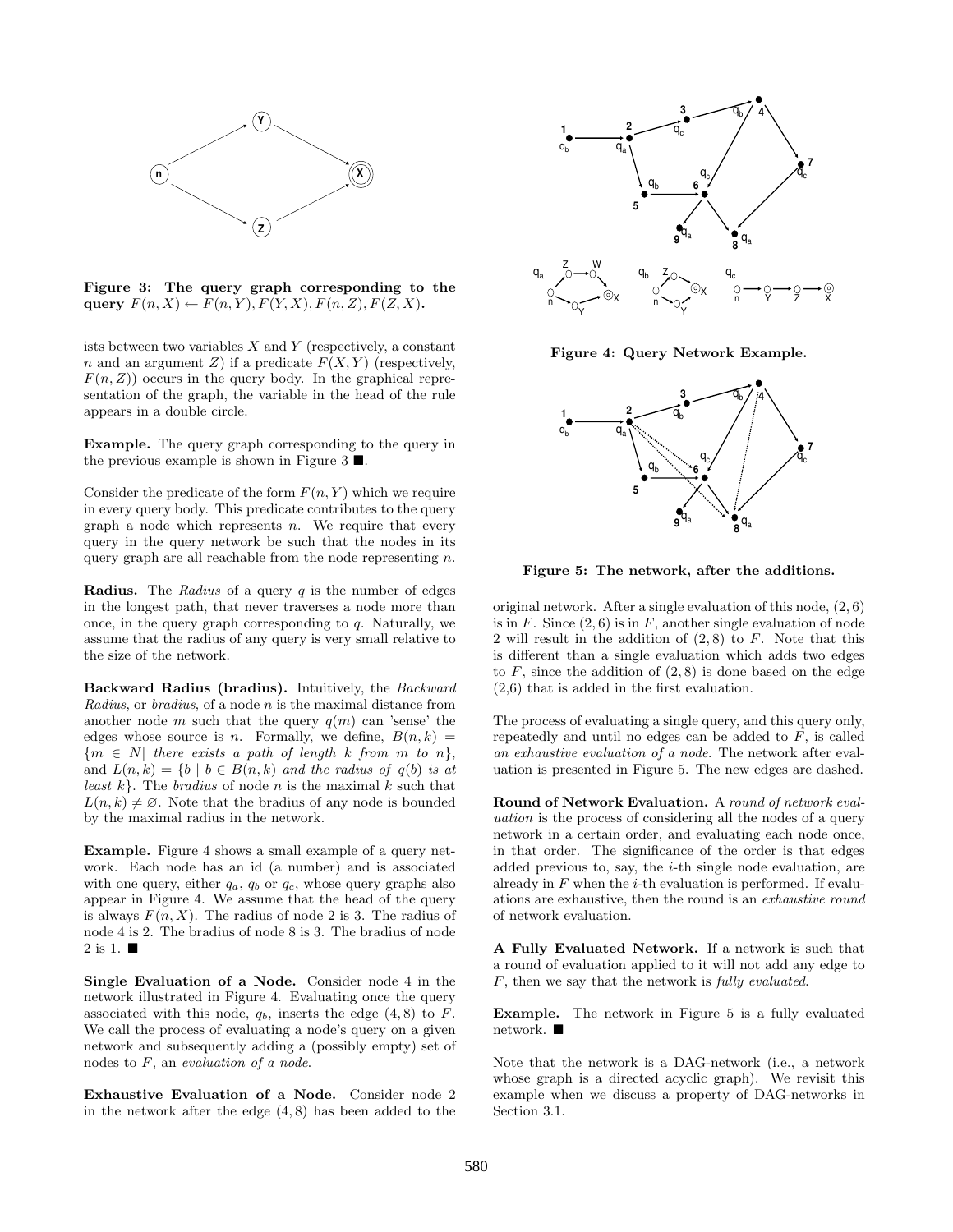The Problem. The problem for which we propose algorithms is the following. Given a query network  $(N, F<sup>0</sup>)$  in the input, construct the resulting fully evaluated query network  $(N, F)$ .

# **3. NETWORK EVALUATION ALGORITHMS**

We propose three algorithms for evaluating query networks. The Basic evaluation algorithm is a simple evaluation algorithm which performs rounds of network evaluation until the network is fully evaluated. The Backward-Radius Triggering (BRT) evaluation algorithm significantly reduces the number of node evaluations. It does not perform network evaluation rounds. Instead, it identifies nodes whose evaluation is necessary for constructing the fully evaluated network. That is, BRT typically avoids many node evaluations that do not contribute new edges to the network. The Divide and Conquer (DAC) evaluation algorithm partitions the network, evaluates each partition separately and merges the results. The partitions' evaluation is completely independent, which makes DAC an algorithm which can greatly benefit from parallelism.

# **3.1 The Basic Algorithm and Related Results**

The first algorithm we present is the Basic evaluation Algorithm. This algorithm is a simple algorithm that we use as a baseline for comparison. Pseudo-code for this algorithm is presented as Algorithm 1. Next, we discuss the algorithm and prove two propositions related to the evaluation of query networks in general.

In each iteration, the algorithm performs a single evaluation for each of the nodes in the network. If a round is completed without adding any edge to  $F$ , the algorithm stops.

```
Input: (N, F^0), a query network.
\overline{\text{Output}}: (N, F), a fully evaluated query network.
Method:
1 : stopFlag \leftarrow false;2 : while stopFlag = false3: stopFlag \leftarrow true;4: for each n in N
5 : evaluate q(n) once, let Q be the (binary) result;<br>6 : if Q \setminus F \neq \emptysetif Q \setminus F \neq \emptyset7 : stopFlag \leftarrow false;8 : F \leftarrow F \cup Q;
9: end if
10: end for each
11: end while
```
### Algorithm 1: Basic Network Evaluation Algorithm

Example. Let us return to the query network presented in Figure 1. Suppose that this network is evaluated by the Basic evaluation algorithm. In the first round of evaluation, evaluating the query associated with Lisa yields a result relation with one tuple, (Lisa, Marge). This tuple is added to  $F$ , and the *stopFlag* is toggled to indicate that the main while loop of the algorithm (lines 2 through 11) has to continue for at least another iteration. In this round, the evaluation of the rest of the nodes results in an empty result set. In the second round (respectively, third round), the evaluation of Bart's node (respectively, Lisa's node) resulted in the addition of the edge (Bart, Maggie) (respectively, (Lisa,

Maggie)), while the evaluation of the rest of the nodes yields no new tuples. In the fourth round, none of the node evaluations results in a non-empty result, and the algorithm stops.  $\blacksquare$ 

The Basic Evaluation Algorithm with Exhaustive Rounds. Note that instead of evaluating each node once, as stated in line 6 of algorithm 1, we can instead exhaustively evaluate each node. This may result in reducing the number of rounds necessary for fully evaluate a network, as discussed in Section 3.1.2.

## *3.1.1 The Preservation of Cycles Property*

PROPOSITION 1. Consider a query network  $(N, F^0)$ . Let  $(N, F)$  be the fully evaluated network. Then, if  $(N, F)$  contains a cycle,  $(N, F^0)$  also contains a cycle.

PROOF. (Sketch) Let  $c$  be a set of edges which form a cycle in  $(N, F)$ . If all the edges in c are edges in  $(N, F^0)$ , then c is a cycle in  $(N, F^0)$  and the proposition is proved. If not, then there is at least one edge in c which is in  $(N, F)$  but not in  $(N, F^0)$ . Let us call such an edge a *derived edges*. Among the derived edges in c, consider the last edge that the Basic evaluation algorithm applied to  $N$  would add, say  $(u, v)$ .  $(u, v)$  was added as a result of evaluating  $q(u)$ . Therefore, there is a (directed) path  $p$ , from  $u$  to  $v$ , that does not contain  $(u, v)$ . We delete  $(u, v)$  from c and add the edges of p. c remains a cycle.

We repeat this process until no edges can be removed from  $c$ . Every repetition deletes a derived edge from c and replaces it either with non-derived edges or with derived edges that were added to F before the deleted edge. A simple induction shows that eventually, only non-derived edges will remain in the cycle  $c$ .  $\square$ 

# *3.1.2 One-Round Evaluation of DAG Networks*

Consider the network used in the example in Section 2, i.e., the network in Figure 4, and assume that it is evaluated using the Basic evaluation algorithm with exhaustive rounds. Note that the network graph is a DAG. If the nodes are evaluated in the order of their ids, then in the first round, the edges  $(2,6)$  and  $(4,8)$  are added. In the second round,  $(2,8)$  is added and the third and last round does not add any edge. However, if the order of evaluation is the reverse of the order of ids, then in the first round,  $(4,8)$  is added first, and the exhaustive evaluation of node 2 yields  $(2,6)$ and  $(2,8)$  (in this order). The second and last round does not add any edge.

Next, we show that a network whose graph is a DAG can be fully evaluated in a single exhaustive round of evaluation. Note that knowing that the network is fully evaluated makes a second round redundant.

PROPOSITION 2. Let  $(N, F<sup>0</sup>)$  be a query network whose graph is a DAG.  $(N, F^0)$  can be fully evaluated in one round of exhaustive evaluation.

PROOF. (Sketch) First, we evaluate leaves (i.e., nodes with no outgoing edges). Then, as long as there are nodes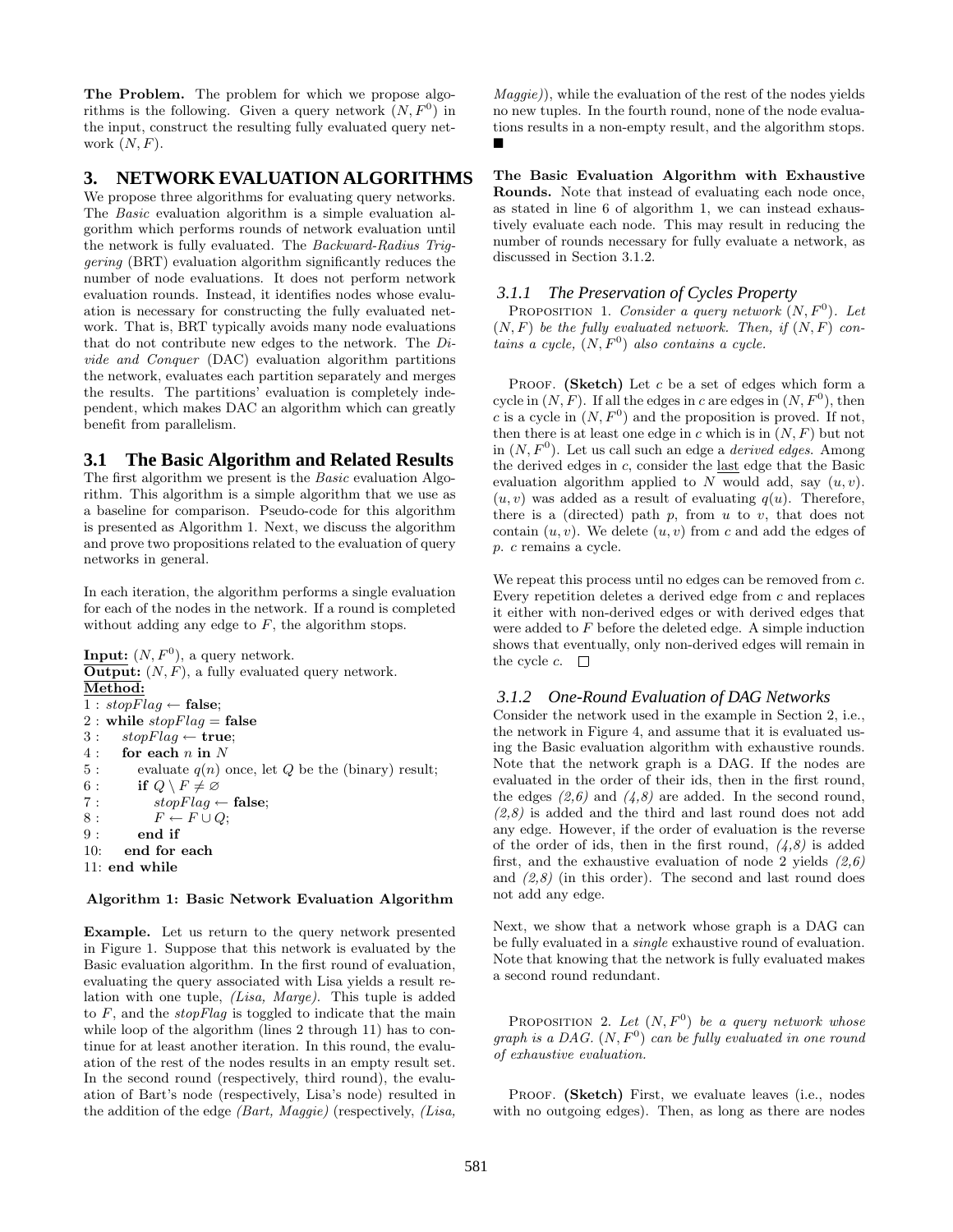that have not been evaluated, we pick one whose descendants are all evaluated, and exhaustively evaluate it. The DAG structure of the graph ensures that if there is an unevaluated node in the network, then there is also an unevaluated node whose descendants are all evaluated.

An induction shows that after all the nodes are exhaustively evaluated once, the network is fully evaluated.  $\Box$ 

# **3.2 The Backward-Radius Triggering Algorithm**

Consider, again, the evaluation of the network illustrated in Figure 1 using the Basic algorithm. Four rounds of evaluation resulted in 28 single node evaluations, whereas only three of these evaluations actually yield addition of an edge. The Backward-Radius Triggering (BRT) evaluation algorithm will reach a fully evaluated network by usually performing a significantly lower number of single node evaluations.

BRT takes k, the maximal radius in the network, as input.  $k$  is used as a bound on the backward radius of the nodes. In BRT, when an edge, say  $(u, v)$ , is added, only nodes whose queries can 'sense' the addition are considered for another evaluation. These nodes are such that there exists a (directed) path, whose length is less than the backward radius, between them and u.

Note that the important model feature is that  $k$  is small relative to the network. Merely knowing what  $k$  is could be ascertained in the first round of BRT. Therefore, passing  $k$  as a parameter is not essential to the algorithm. For simplicity, we give  $k$  as input to BRT.

Pseudo-code for the BRT evaluation algorithm appears as Algorithm 2. First, all the nodes are put in the set  $R$ , and a single node evaluation is performed for every node  $n$  in R. This is in fact a round of network evaluation. For every node n whose evaluation results in the addition of an edge (or multiple edges) to F, the set  $\{m \in B(n, l)|l \leq k\}$  is computed (see definition in Section 2) and added to P. P replaces  $R$  and the evaluation continues until  $R$  is empty.

**Input:**  $(N, F^0)$ , a query network; k, maximal query radius. **Output:**  $(N, F)$ , a fully evaluated query network.

Method:  $1$  :  $R \leftarrow N$ 2 : while  $R \neq \emptyset$ 2 :  $P \leftarrow \varnothing$ 3 : for each  $n \in R$ 3 : evaluate  $q(n)$ , let  $Q$  be the (binary) result; 6 : if  $Q \setminus F \neq \emptyset$ <br>7 :  $P \leftarrow P \cup \{$  $P \leftarrow P \cup \{m \in B(n, l)|l < k\}$ 8 :  $F \leftarrow F \cup Q;$ 9 : end if 10: end for each 11:  $R \leftarrow P$ 12: end while

#### Algorithm 2: Backward Radius Triggering Algorithm

Example. Consider again the query network presented in Figure 1. In this network,  $k = 3$ . If evaluated with the BRT algorithm, the first iteration will consider all the nodes for a single evaluation, and the edge (Lisa, Marge) will be added.  $B(Lisa, 1) = \{ Bart\}$  and  $B(Lisa, 2) = \emptyset$ . Therefore,  $P = \{Bart\}$ . The evaluation of the single node in P results in the addition of the edge (Bart, Maggie), and at the end of this iteration,  $P = \{ Lisa\}$ . In the next iteration, the edge *(Bart, Maggie)* is added, and  $P = \{Bart\}$ . In the next iteration, no edge is added. As a result,  $P = R = \emptyset$  and the algorithm stops.

Comparing Basic and Backward-Radius Triggering The total number of single-node evaluations in the latter example is (broken by iteration)  $7 + 1 + 1 + 1 = 10$ . As shown above, the Basic algorithm performs, on the same network, 28 evaluations. The benefit of saving single rule evaluations come at the price of computing the sets  $B(n, k)$ . Also, Basic does not use k.

# **3.3 The Divide and Conquer Algorithm (DAC)**

We would like to be able to process large networks. In the DAC evaluation algorithm, we take advantage of the clustered nature of social networks in order to partition the network into networks of more manageable size. Generally speaking, social networks have a structure in which participants have more links to participants within their community than to individuals from other communities [18] (see more in Section 6). We use existing knowledge and algorithms for graph partitioning in order to partition the graphs to parts with a relatively small number of edges between them. This partitioning enables us to fully process small, dense sub-networks, taking advantage of locality of reference and minimizing work for a merge step.

A partitioning algorithm for a query network takes a query network, say  $(N, F<sup>0</sup>)$ , as input and produces a number of query networks as output.  $N$  is partitioned into (non-overlapping) sets of nodes. Each such set  $N_i$ , and the edges in  $F^0$  between the nodes in  $N_i$  form a query network in the output. Crossing edges are edges in  $\overline{F}^0$  that are in none of the created networks.

DAC takes a graph-partitioning algorithm and the number of parts to partition to as input. In addition, like BRT, DAC takes  $k$ , the maximal radius of query in the network, as input.

Pseudo code for DAC appears as Algorithm 3. DAC operates as follows. First, the partition algorithm partitions the network into smaller networks. Every part is evaluated separately using the BRT evaluation algorithm (Line 2). Then, a match-making procedure is invoked (Line 4). Two networks such that the number of crosiing edges between them is maximal are matched. Then, the rest of the networks are considered, and another pair is matched and so on (see procedure mergePairs). The match making continues until less than two networks remain unmatched.

Each pair is merged into one network (Line 7). The nodes of the new network are the union of the nodes of the networks being merged. The edges are the union of the edges of the networks being merged, as well as the crossing edges between the merged networks. Due to the addition of crossing edges, the merged network is not fully evaluated. The merge&eval procedure evaluates the merged network, first by evaluating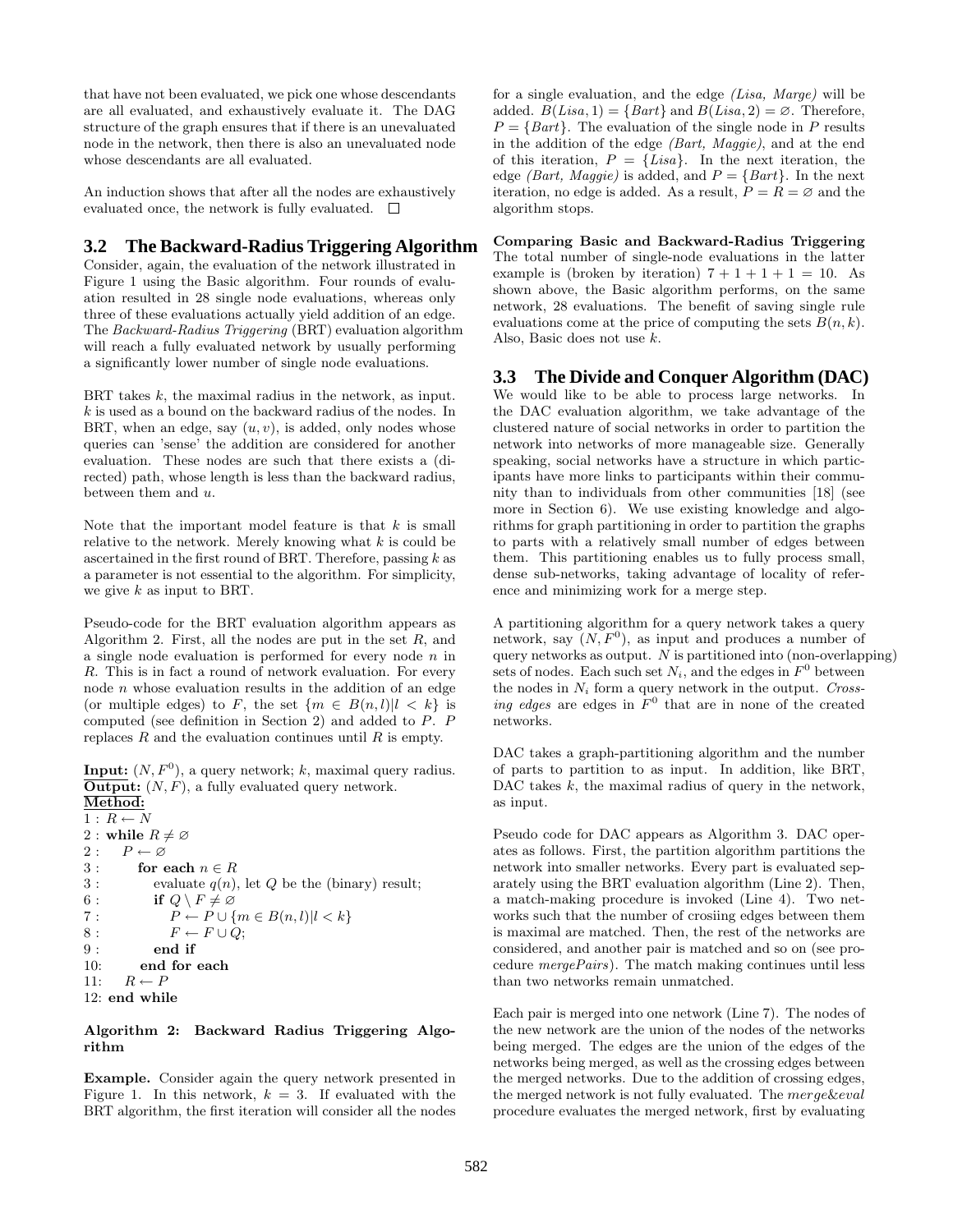all the nodes  $n$  that are sources of the cross edges and the nodes within  $B(n, l), l \leq k$  for each such node n, in order to include all the nodes in their backward radius. Like in BRT, any such node whose evaluation results in the addition of new edges triggers the evaluation of the nodes potentially in their backward radius and so on until a fixpoint is reached.

**Input:**  $(F^0, N)$ , a query network; k, maximal query radius;  $\overline{A}$ , a graph-partitioning algorithm; p, number of partitions. **Output:**  $(F, N)$ , a fully evaluated query network. Method:

1 : invoke A to partition N into p parts; let R be the set of -: parts,  $\{(F_i^0, N_i) | 1 \le i \le p \};$ 

- 2 : invoke BRT evaluation on each  $r \in R$ ;
- 
- 3 : while ∃ $(u, v) \in F^0$  s.t. u and v are in different parts  $4: P \leftarrow matchPairs(R); // see procedure below$
- 
- 5 : for each pair  $(r_i, r_j) \in P$
- 6 :  $R \leftarrow R \setminus \{r_i, r_j\};$

7 :  $R \leftarrow R \cup merge\&eval(r_i,r_j); //$ see procedure below

- 8 : end for each
- 9 : end while

#### Algorithm 3: Divide and Conquer Algorithm.

procedure matchPairs $(R)$  // $R$  is a set of networks

- 1 : for each crossing edge  $(u, v)$  w.r.t. the networks in R
- 2 : let  $r_u$  (respectively,  $r_v$ ) be u's (respectively, v's)
- -: network;
- 3 : initialize a counter  $c_{u,v}$  to 0, if not exists;
- $4: c_{u,v} \leftarrow c_{u,v} + 1;$
- 5 : end for each
- $6: P \leftarrow \varnothing;$
- 7 : while there is more than one network in R
- 8 : add to P a pair  $(r_v, r_u)$  s.t.  $c_{u,v} + c_{v,u}$  is maximal;
- 9 : delete  $r_v$  and  $r_u$  from R;
- 10: end while
- 11: return  $P$ ;
- end procedure

Example. Consider the network sketches in Figure 6. Dark grey (respectively, light grey) represents a fully evaluated (respectively, non fully evaluated) network.

In (a), a network partitioned into four parts is presented. Only crossing edges are presented. In  $(b)$ , each of the four parts is fully evaluated, ignoring crossing edges. In  $(c)$ , the matchmaking result is illustrated. The parts with maximal number of crossing edges between them were paired. Note that the pairs of networks are not yet evaluated. In  $(d)$ , the merged and fully evaluated pairs are shown. Another matchmaking step is  $(e)$ , and the fully evaluated network is (f).

Note that as in BRT, k need not be known in advance. Here also, k can be ascertained for each initial partition (i.e., before any merge has been done) on the first round and maintained for further evaluations as the maximum value of each merged pair (note however that  $k$  for different parts may be lower than the global  $k$ ). For simplicity, we give  $k$  as input to DAC.

# **4. EXTENSIONS**

The model presented so far is the minimal model needed to prove our concept of large queries in a Web 2.0 environprocedure merge & eval $((N_1, F_1), (N_2, F_2))$ 

- $1: N \leftarrow N_1 \cup N_2;$
- $2: F \leftarrow F_1 \cup F_2;$
- 3 : let C be the set of crossing edges between
- : the two networks;
- $4: F \leftarrow F \cup C;$
- $5: M \leftarrow \{n_1 | (n_1, n_2) \in C\}; //$ sources of new edges
- 6 :  $G \leftarrow \{g | g \in B(m, l), 1 < l < k, m \in M\}; //$ nodes
- : possibly affected by the new edges
- 7 : for each  $m\in M$
- 8 : evaluate  $q(m)$ , let Q be the (binary) result;
- $9: F \leftarrow F \cup Q;$
- 10: end for each
- 11: while  $G \neq \emptyset$ <br>12:  $P \leftarrow \emptyset$ :
- $P \leftarrow \varnothing;$
- 13: for each  $g \in G$
- 14: evaluate  $q(g)$ , let  $Q$  be the (binary) result;
- 15: if  $Q \setminus F \neq \emptyset$
- 16:  $P \leftarrow P \cup \{m \in B(g, l)|l \lt k\}$
- 17:  $F \leftarrow F \cup Q$ ;
- 18: end if
- 19: end for each
- 20:  $G \leftarrow P$ ;
- 20: end while
- 21: return  $(N, F)$ ;

end procedure



Figure 6: Divide and Conquer Example.

ment. However, in order to be used in real systems, some extensions to the model should be considered. Larger-scope additions, which require thorough definitions are mentioned in Section 7.

Data integration. The web environment is diverse in data types. Of particular interest is the interplay between structured and unstructured data [3]. A natural extension to our model will be to also process XML data. Every node in the model, in addition to having a list of friends, will also have an XML document associated with it. Inspired by [27] and [26], a query that refers to the XML document and to the structured data will have the following form: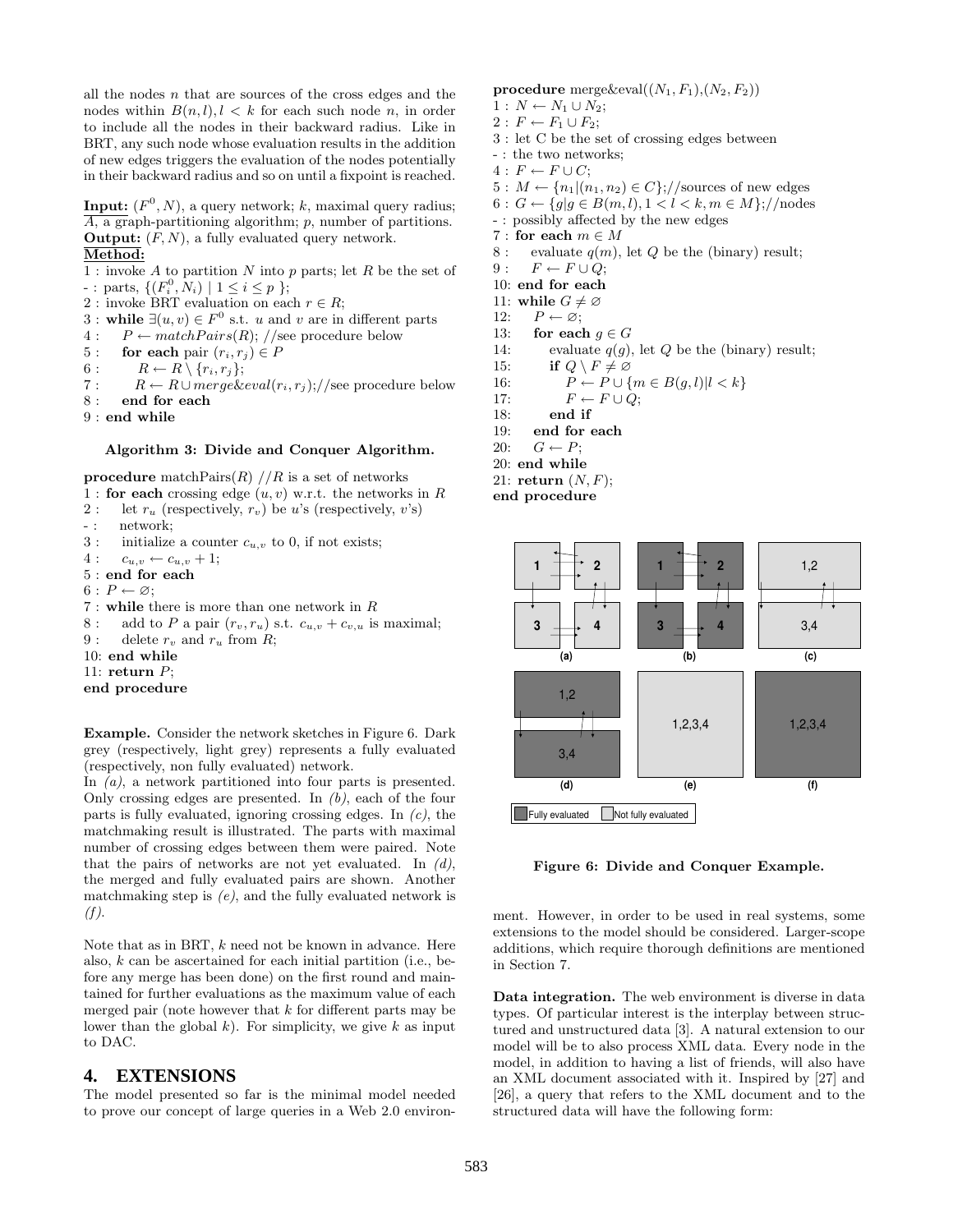$F^+(n,X) \leftarrow F(n,Y)$ , $F(Y,X)$ , $F(n,Z)$ , $F(Z,X)$ , xpath(X,'/data/lanaguage[text()="French"]')

The xpath predicate will be satisfied by nodes whose associated XML document satisfies the expression  $\gamma/data/lana gauge/text() = "French"$ 

As in SQL/XML [28], the expression is evaluated at the document root node. Query languages other than XPath can be used to query XML data, and other data types with their query languages may be used in the CQ model.

More than one query. A realistic policy for the additions of connections to friends' lists in a social network will most likely require more than one query. A natural extension of our model would be to have a set of queries, or even a datalog program (or programs), associated with each node. This addition raises interesting evaluation problems. For example, how to order the evaluation of queries associated with the same node so as to minimize the number of evaluation rounds. Also, the radius and backward radius can not be defined as they are currently defined.

Not using a global radius. Currently, the radius is a parameter of an evaluated network or part of it. As explained above, the radius is either gathered from the network or passed as input. However, we use the radius as a bound on the backward radius of network nodes. A more sophisticated algorithm will efficiently initialize and maintain for every node its backward radius, and avoid evaluating nodes that are within the (globally) highest backward radius in the network when it is unnecessary for the particular node given its backward radius.

# **5. EXPERIMENTS**

### **5.1 Implementation**

We implemented the presented algorithms in a system. The system was programmed in Java, using the open-source DBMS MySQL, version 5.0. The experiments were carried out on a machine with a Pentium CPU of 1.5GHZ and 1GB of RAM, running the Windows XP operating system. We experimented with the algorithms, both on synthetic query networks as well as on query networks derived from the DBLP data, which reflect social behavior. The system code, dataset generation code and the resulting datasets are available for repeatability testing.

### **5.2 Synthetic Datasets**

Our synthetic datasets are built as follows. Consider the illustration in Figure 7. The figure shows a number of clusters. Connections may exist between participants in the same cluster or between participants in neighboring clusters. The probability that participants in the same cluster are connected is higher than the probability that two participants in neighboring clusters are connected. The clusters form a cycle in which every city has exactly two neighbors, one to the right and one to the left.

The graphs are synthesized as follows. The number of clusters and the number of nodes in each cluster are given as input. For every node  $n_1$ , we pick at random a node  $n_2$  s.t.  $n_1 \neq n_2$  from the same cluster, and add an edge  $(n_1, n_2)$ . Then, every node has probability  $\alpha$  to be connected to each



Figure 7: Illustration of the Synthetic Datasets Structure.

of the other nodes in the cluster. At least one node, plus up to additional  $\beta$  nodes per hundred in a cluster, are connected to a randomly chosen participant in the immediate neighboring cluster to the left, and a similar number is connected to participants in the immediate neighboring cluster to the right.

The queries used in our experiments are  $q_a$  and  $q_b$  from the example in Section 2, as well as an unsatisfiable query. Partitioning for the DAC algorithm is done using the Metis software package [21]. We also show results for partitioning the graph to parts such that each part corresponds to a cluster.

Experiment 1. In this experiment, we create 10 datasets. The *i*-th dataset has  $5 * i$  clusters. Each cluster has 160 nodes.  $\alpha = 1/200$ ,  $\beta = 2$ . Nodes are randomly associated with either  $q_a$  or  $q_b$  (with probability 0.5 for each of the queries).

Consider Figures 8 and 9. The running time results for each of the ten datasets appear in Figure 9 as four figures (from left to right): DAC time using the Metis partitioner (DAC-Metis), DAC time using the initial, predefined partition to clusters (DAC-Pre), BRT time, Basic time. The datasets are ordered according the IDB/EDB ratio, which is the number of added edges divided by the number of original EDB edges. The datasets numbers correspond to the table in Figure 8.

Basic evaluation is the slowest, except for the smallest dataset. As for the remaining two algorithms, the results clearly show that DAC outperforms BRT when the number of added edges is high relative to the number of EDB edges. BRT is better when relatively few edges are added in reaching a fully evaluated network. Partitioning using Metis or partitioning according to the initial clusters does not make a significant difference for DAC's performance (partitioning times are included in the total DAC time). Figure 10 orders the same results by the number of added edges (namely, the IDB size). Figure 11 orders the results by the size of the EDB. The results show a clear correlation between the IDB/EDB size ratio and the benefit of using DAC rather than BRT. A similar correlation exists between the IDB size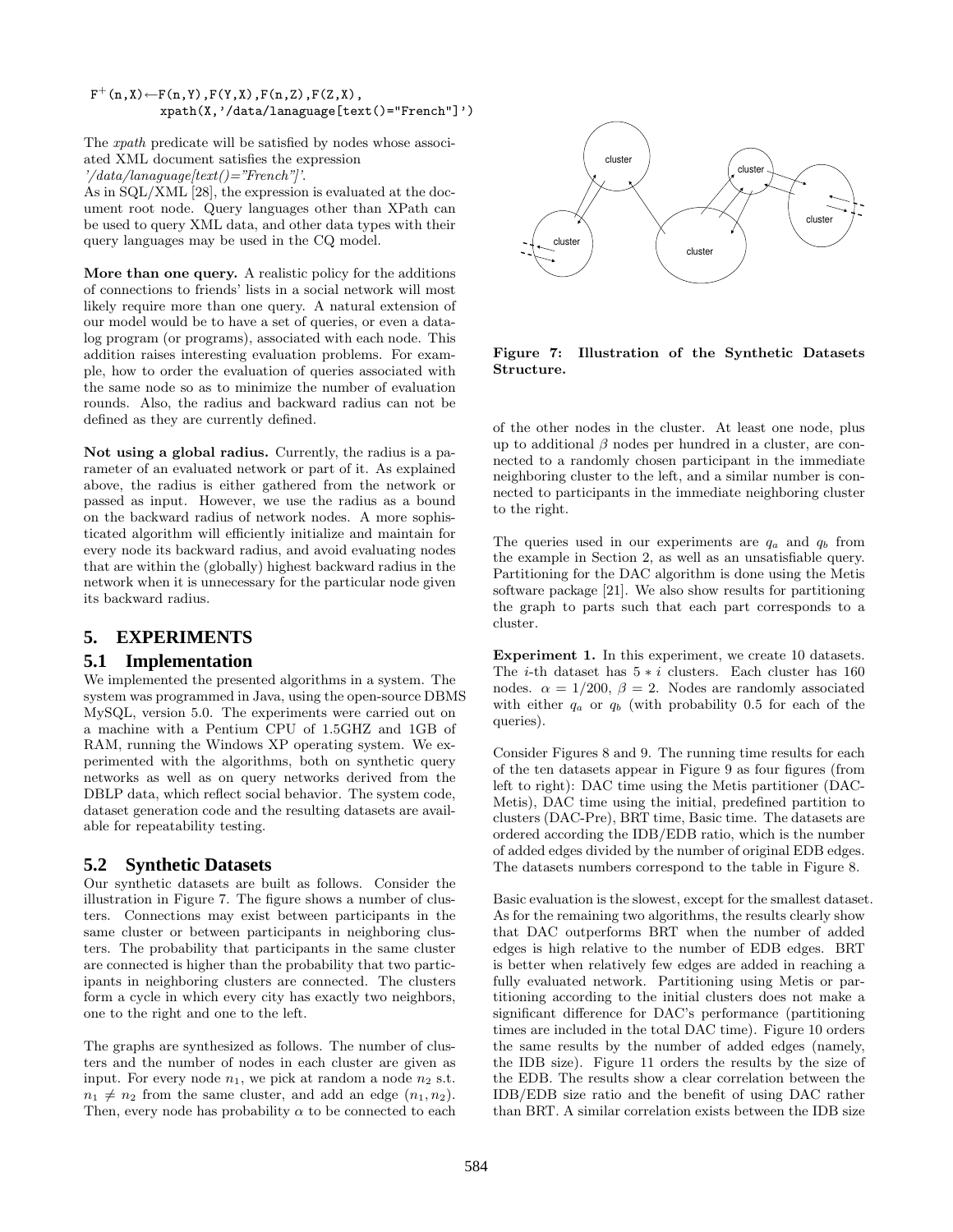| Set | <b>Nodes</b> | <b>EDB</b> | <b>IDB</b> | <b>IDB/EDB</b> |
|-----|--------------|------------|------------|----------------|
| 1   | 800          | 1306       | 32         | 0.04           |
| 2   | 1600         | 2887       | 3699       | 2.311875       |
| 3   | 2400         | 4335       | 3623       | 1.509583       |
| 4   | 3200         | 5822       | 826        | 0.258125       |
| 5   | 4000         | 7291       | 4255       | 1.06375        |
| 6   | 4800         | 8749       | 386        | 0.080417       |
| 7   | 5600         | 10200      | 489        | 0.087321       |
| 8   | 6400         | 11650      | 476        | 0.074375       |
| 9   | 7200         | 13078      | 543        | 0.075417       |
| 10  | 8000         | 14588      | 673        | 0.084125       |

Figure 8: Experiment 1 datasets.



Figure 9: Time results of Experiment 1. Datasets ordered by IDB/EDB ratio.

and the benefit of using DAC.

Experiment 2. In this experiment, we create 10 datasets. Again, the *i*-th dataset has  $5 * i$  clusters. Each cluster has 150 nodes.  $\alpha = 5/900$ ,  $\beta = 2$  and  $q_a$  and  $q_b$  are independently and evenly distributed among the nodes. Figure 12 shows the time results for the three algorithms (partitioning



Figure 10: Time results of Experiment 1. Datasets ordered by IDB size.



Figure 11: Results of Experiment 1. Datasets ordered by EDB size.



Figure 12: Results of Experiment 2. The table shows IDB/EDB ratio per dataset. Datasets are ordered by IDB/EDB ratio.

for DAC is done using Metis). The results are ordered by the IDB/EDB ratio, which also appears in a table for each dataset. Here too, we see that Basic is the slowest algorithm, and that the benefit of using DAC over BRT is correlated with the IDB/EDB ratio.

Experiment 3. In this experiment, each cluster has 225 nodes,  $\alpha = 1/200$ ,  $\beta = 2$  and  $q_a$ ,  $q_b$  and an unsatisfiable query are evenly distributed among the nodes. Figure 13 shows the time results of the three algorithms (partitioning for DAC is done using Metis). The results are ordered by the values of the IDB/EDB ratio, which also appear in the table. Here too, we see that the benefit of using DAC over BRT is correlated with the IDB/EDB ratio.

Discussion. The choice of the best algorithm for evaluating a given network is greatly affected by the size of the IDB. We can see that sometimes large EDBs can be evaluated faster using BRT as long as their IDB is small. On the other hand, DAC clearly performs better for networks with large IDBs. This result suggests the need for a cost model for choosing an algorithm for evaluating query networks.

## **5.3 DBLP Datasets**

We also conducted experiments on data derived from the DBLP datasets [12]. We use DBLP in order to capture pat-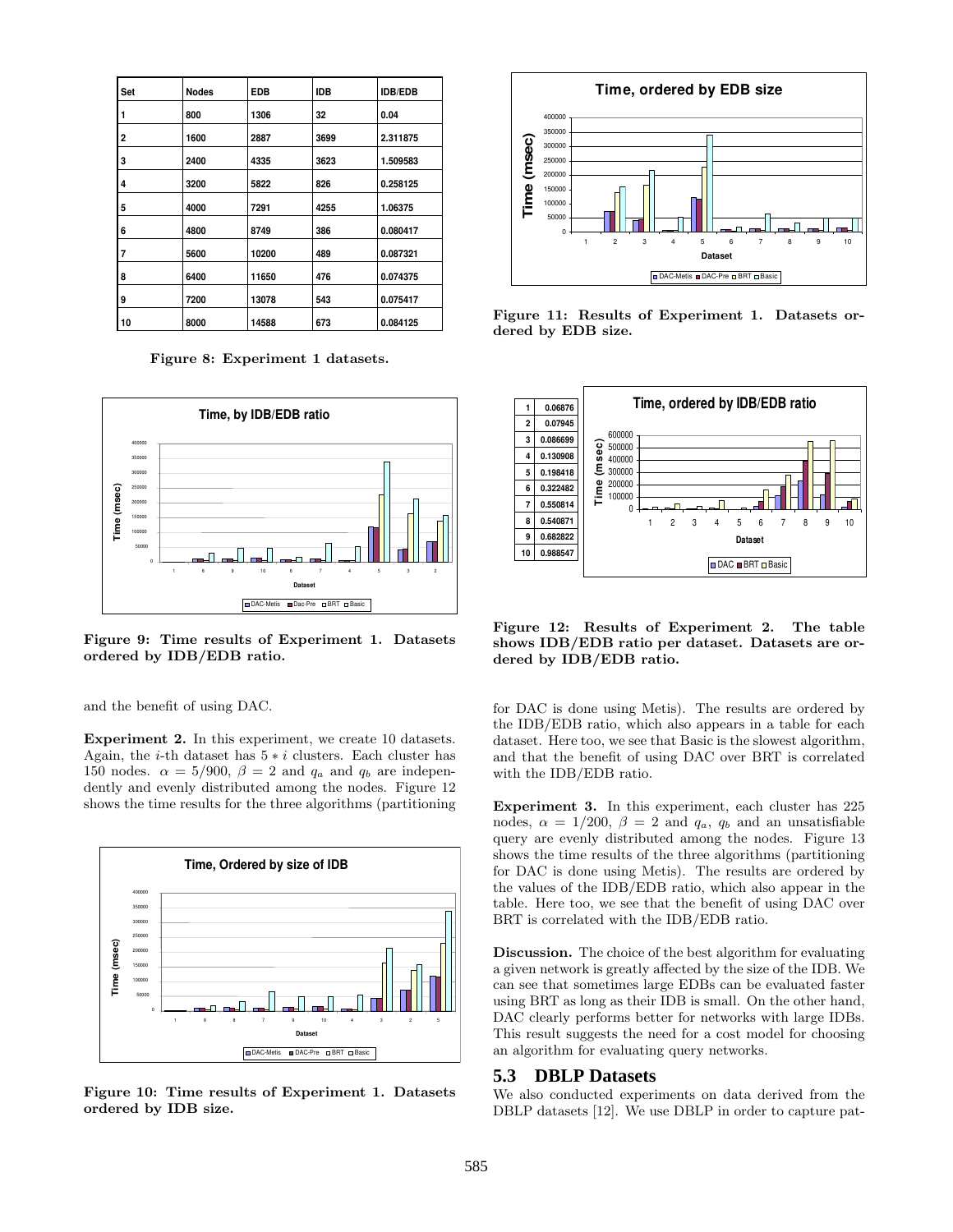

Figure 13: Results of Experiment 3. The table shows IDB/EDB ratio per dataset. Datasets are ordered by IDB/EDB ratio.

terns of social behavior that are reflected in the collaborations between authors. We extracted 260360 papers with their 260801 authors. For each pair of authors we also keep the number of papers that they published together.

We construct the datasets for the experiments as follows. We start with one author, and perform a crawling-like procedure. We retrieve five of the author's collaborators (if there are less than five, all are retrieved). Then, we retrieve five collaborators of each of the five retrieved in the first step, and so on until the desired number of authors is reached.

The input network is constructed as follows. Each author is represented by a node. If the number of publications in common to u and v is at least  $\alpha$  of v's total number of publications then there is an edge from  $u$  to  $v$ . That is, if u participated in a high enough share of v's publications ( $\alpha$ ) percent or more), the edge  $(u, v)$  is added.

Experiment 4. In this experiment, the graph consists of 1300 nodes, partitioned into 16 parts (using Metis). We create the datasets by gradually lowering  $\alpha$  from 33% to 14%. in order to increase the number of edges in the EDB. Figure 14 shows the running time results of the three algorithms on datasets generated as described above. The IDB/EDB ratio also appears in the table in Figure 14. Here too, we see that the advantage of evaluating with DAC is higher as the IDB/EDB ratio is higher.

Experiment 5. In this experiment, the graph consists of 1400 nodes, partitioned into 16 parts (using Metis). Again, we create the datasets by gradually lowering  $\alpha$  from 33% to 14%. Figure 15 shows the result of this experiment, which are in line with the results of Experiments 1 through 4. Results for the Basic algorithm were not included in the figure and are instead given in the appendix, so as not to overload the figure with high numeric values.

# **6. RELATED WORK**

The structure and growth patterns of social networks are topics that have been studied in many contexts, from physics and biology related systems to transportation, telephony



Figure 14: Results of Experiment 4. The table shows IDB/EDB ratio per dataset. Datasets are ordered by IDB/EDB ratio.



Figure 15: Results of Experiment 5. The table shows IDB/EDB ratio per dataset. Datasets are ordered by IDB/EDB ratio.

and internet networks [18]. [18] also reviews several models for network growth. Many recently published works in the area of social networks are concerned with analysis of social networks structure, privacy and security in social networks, search related issues and many more. In SIGMOD record, March 2008, as part of the report on the Databases and Web 2.0 Panel at VLDB 2007 [4], it is stated that "Understanding and analyzing trust, authority, authenticity, and other quality measures in social networks will pose major research challenges." In fact, adding queries, or programs, to nodes can be an extension for these topics to the actual running of a technology-assisted social network.

Historically, the evolution of information and structure in social networks has been a subject of research for more than a hundred years. See [31] for an overview of the subject. In particular, the interactive applet at [22] provides an interesting view as to inner workings of such networks. Of course, the Internet has brought social networks to the forefront. Perhaps, the most distinct feature of these networks is that they are centrally managed by and relatively open to new participants. It is not clear whether parameters such